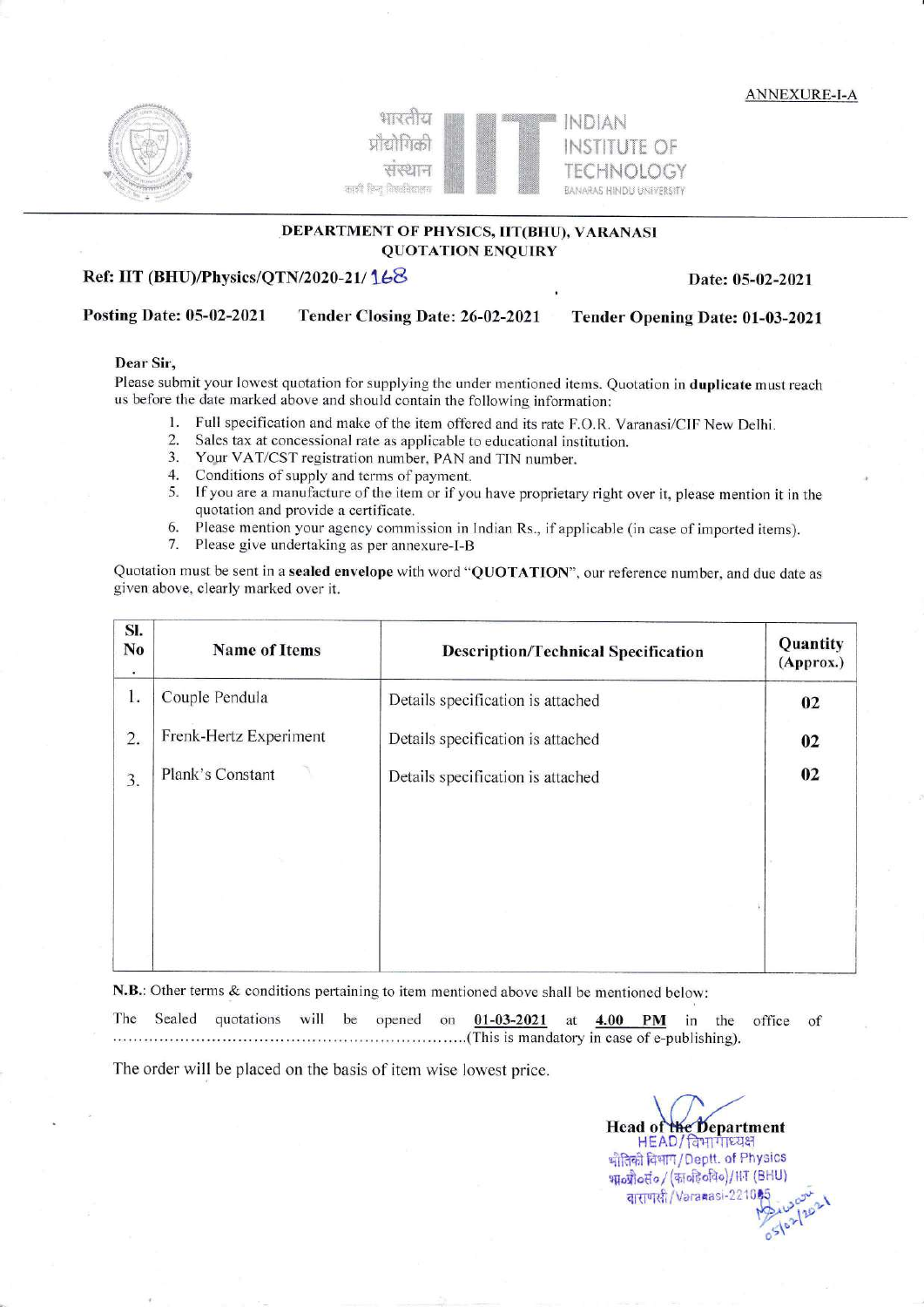# Specification:

| S.N | Experiment                   | Specifications                                                                                                                                                                                                                                                                                                                                                                         |
|-----|------------------------------|----------------------------------------------------------------------------------------------------------------------------------------------------------------------------------------------------------------------------------------------------------------------------------------------------------------------------------------------------------------------------------------|
| 1.  | Coupled Pendula              | 1) Pendula with automatic recorder connection -<br>i) Mass of pendula weight 1-1.5 Kg<br>ii) Length of pendula<br>$0.75 - 1.25$ mtr<br>iii) Setting range for oscillation period 1.5-2.25 s<br>iv) Maximum separating voltage 20V & 4mA<br>2) Power supply- DC 0 - 12V/2A & AC 6 - 12V/5A<br>3) Software unit system for measuring & analysis of Data                                  |
| 2.  | Franck - Hertz<br>Experiment | 1) Franck - Hertz Experiment setup (Neon/Hg tube) without datalongger &<br>software<br>2) CRO (30 MHz, 2 Channel Oscilloscope)                                                                                                                                                                                                                                                         |
| 3.  | <b>Planck's Constant</b>     | 1) Planck's Constanct by photoelectric effect Experiment setup-<br>i) Light source $10 - 15V / 30 - 40W$<br>ii) Dark Current < 4µAm<br>iii) Power supply 220V / 50Hz<br>iv) control unit with specific range continuously variable voltage and<br>current option, change of current direction etc.<br>2) Colour of filters to choose frequency - Red, Orange, Yellow, Green, Blue etc. |

 $\mathcal{V}$  $2^{\circ}$ 

HEAD/दिभागाध्यक्ष भौतिकी विभाग/Deptt. of Physics  $q_{\rm H}$ que de l'Architecte / rue de l'architecte de l'architecte de l'architecte de l'architecte de l'architecte de l'<br>1021 2021 de l'Architecte de l'Architecte de l'Architecte de l'Architecte de l'Architecte de l'Archit  $0\geq$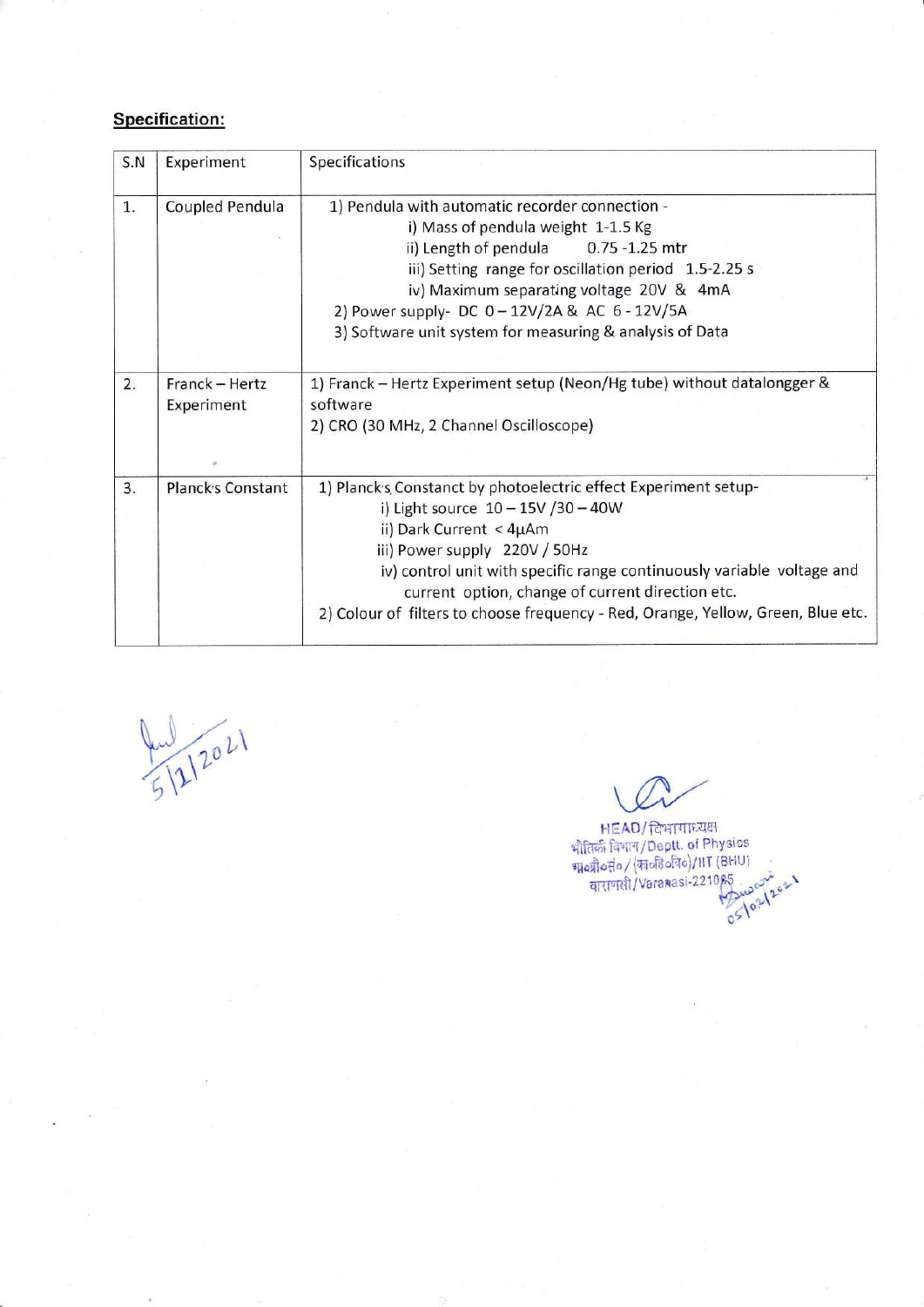### INDIAN INSTITUTE OF TECHNOLOGY (BHU) VARANASI

#### TO BE RETURNED

Following proforma should be filled in and duly signed by the firm and sent alongwith the quotation. (Please refer to the detailed instructions/notes before filling this proforma)

| 1.<br>2.<br>3. | Validity of the offer<br><b>Approximate Delivery Period</b><br>(a) Whether rates have been quoted F.O.R. site and<br>covers packing forwarding and insurance charges.                                           | $\ddot{\cdot}$                       | YES / NO                      |
|----------------|-----------------------------------------------------------------------------------------------------------------------------------------------------------------------------------------------------------------|--------------------------------------|-------------------------------|
|                | (b) If not, please mention the same                                                                                                                                                                             |                                      |                               |
| 4.             | (a) Whether the prices are inclusive of Sales Tax and<br>other taxes.                                                                                                                                           | ÷                                    | YES / NO                      |
|                | (b) If not, kindly specify the amount / rate                                                                                                                                                                    |                                      |                               |
| 5.             | If the Sales Tax is charged extra, declaration for<br>charging Sales Tax correctly attached.                                                                                                                    |                                      | YES / NO                      |
| 6.             | (a) Whether supply will be made directly or through<br>any Local / Regional / Authorized Dealer / Stockist                                                                                                      | :Directly/Stockist/Authorized Dealer |                               |
|                | (b) If through a Stockist / Dealer: -                                                                                                                                                                           |                                      |                               |
|                | (i) Name and full address of the Party                                                                                                                                                                          |                                      |                               |
|                |                                                                                                                                                                                                                 |                                      |                               |
|                | (ii) Whether the order to be placed with the                                                                                                                                                                    | $\ddot{\cdot}$                       | Principal / Stockist / Dealer |
|                | (iii) Who will raise the bill                                                                                                                                                                                   | t,                                   | Principal / Stockist / Dealer |
|                | (iv) Cheques will be drawn in favour of                                                                                                                                                                         | ÷                                    | Principal / Stockist / Dealer |
|                | (v) Whether any Delivery, Packing and Forwarding                                                                                                                                                                |                                      | YES / NO                      |
|                | Charges will be payable to local Stockist/Dealer: (Please specify the amount/percentage etc, if any)                                                                                                            |                                      |                               |
| 7.             | Our terms of payment (Please indicate your preference by a $(\checkmark)$ mark). Please note that no other<br>payment terms are likely to be accepted.<br>(a) For Local Firms or if the bills are raised by the |                                      |                               |

Local Dealers.

(i) 100% Payment on bill basis

#### OR

(ii) 100% payment against Proforma lnvoice after receipt of materials in good condition, installation ' and satisfactory report.

(Only under exceptional cases)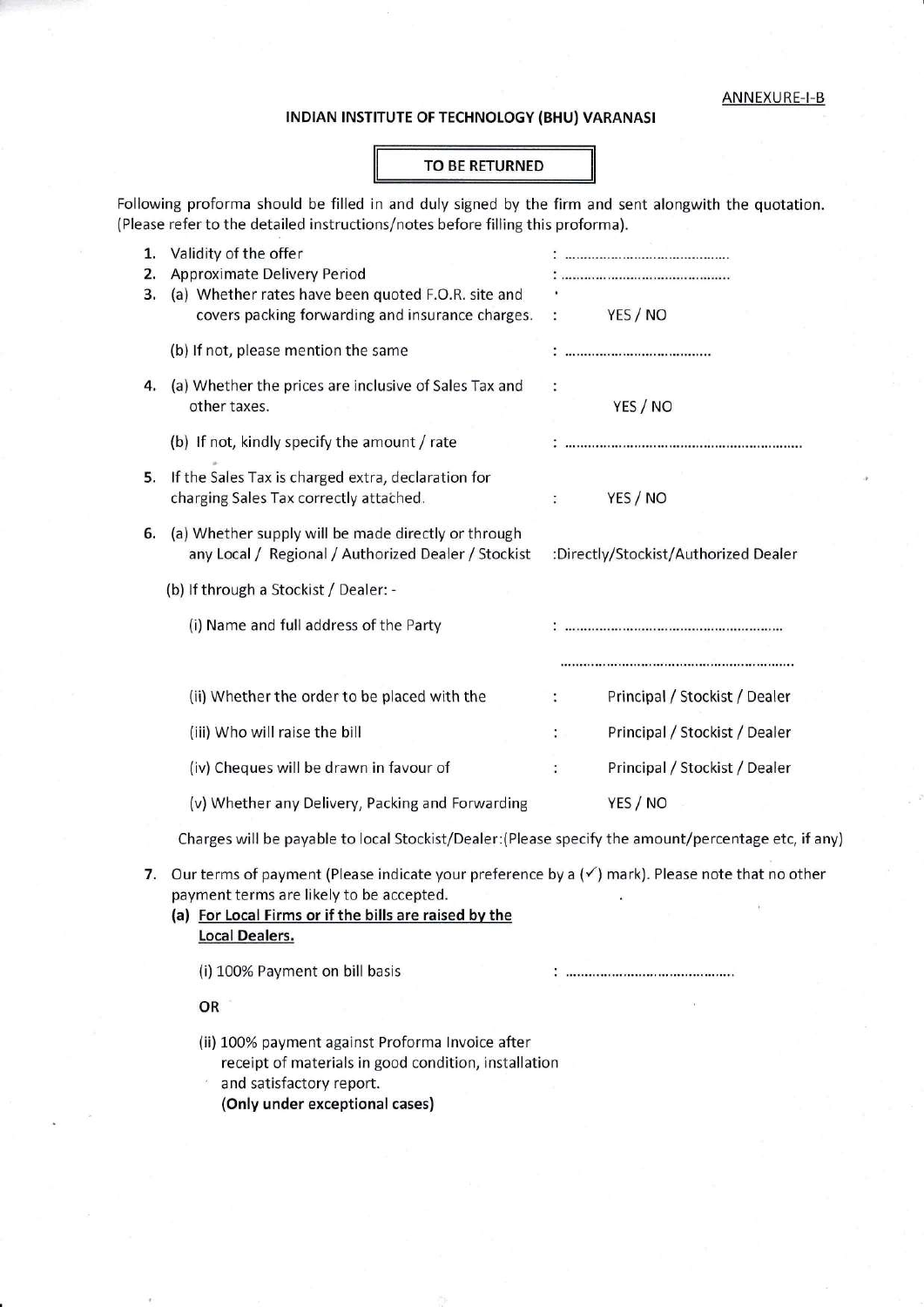|    | (b) If the bills are raised by outstation Firms                                                                                                                                                                         |                |                           |
|----|-------------------------------------------------------------------------------------------------------------------------------------------------------------------------------------------------------------------------|----------------|---------------------------|
| OR | (i) 100% Payment on bill basis                                                                                                                                                                                          |                |                           |
|    | (ii) 100% payment against Proforma Invoice after<br>receipt of materials in good condition, installation                                                                                                                |                |                           |
|    | and satisfactory report                                                                                                                                                                                                 |                |                           |
| OR |                                                                                                                                                                                                                         |                |                           |
|    | (iii) D.G.S. & D. Terms of Payment for D.G.S. & D<br><b>Rate Contract items</b>                                                                                                                                         |                |                           |
| OR |                                                                                                                                                                                                                         |                |                           |
|    | (iv) 75% against Proforma Invoice (at site) or<br>documents through Bank and 25% after receipt<br>of materials in good condition, installation and<br>satisfactory report.                                              |                |                           |
| OR |                                                                                                                                                                                                                         |                |                           |
|    | (v) 90% payment against Proforma Invoice (at site)<br>or documents through bank and 10% after receipt<br>of materials in good condition, installation and<br>satisfactory report (Only under special<br>Circumstances). |                |                           |
| 1. | Whether any Excise Duty is payable on the items. : YES / NO                                                                                                                                                             |                |                           |
|    | If yes, indicate the amount / percentage.                                                                                                                                                                               |                | <u>: ………………………………………%</u> |
| 2. | Whether any installation charges are payable extra. :<br>If yes, amount to be specified.                                                                                                                                |                | YES / NO                  |
| 3. | Whether any discount for educational institution<br>offered on the printed price list of the manufacturer.                                                                                                              |                | YES/NO                    |
|    | Please mention the amount / percentage.                                                                                                                                                                                 |                |                           |
|    | 4. Whether the product is on DGS &D/D.I. Rate contract.<br>If yes, please enclose a photocopy of the same.                                                                                                              | ÷              | YES / NO                  |
| 5. | Whether the product bears I.S.I. Mark.<br>If yes, please mention the I.S.I. License no.                                                                                                                                 |                | YES / NO                  |
| 6. | (a) Whether the firm is Sales Tax payer.<br>If yes, please mention the Sales Tax Numbers.                                                                                                                               |                | YES / NO                  |
|    | (b) Whether the Local Dealer(s) is / are Sales Tax<br>payer(s)                                                                                                                                                          |                | YES / NO                  |
|    | 7. Whether printed / authenticated price list of the Firm's<br>Products and Catalogue etc. enclosed.                                                                                                                    | $\ddot{\cdot}$ | YES / NO                  |

Signature of the Authorised Official with Seal